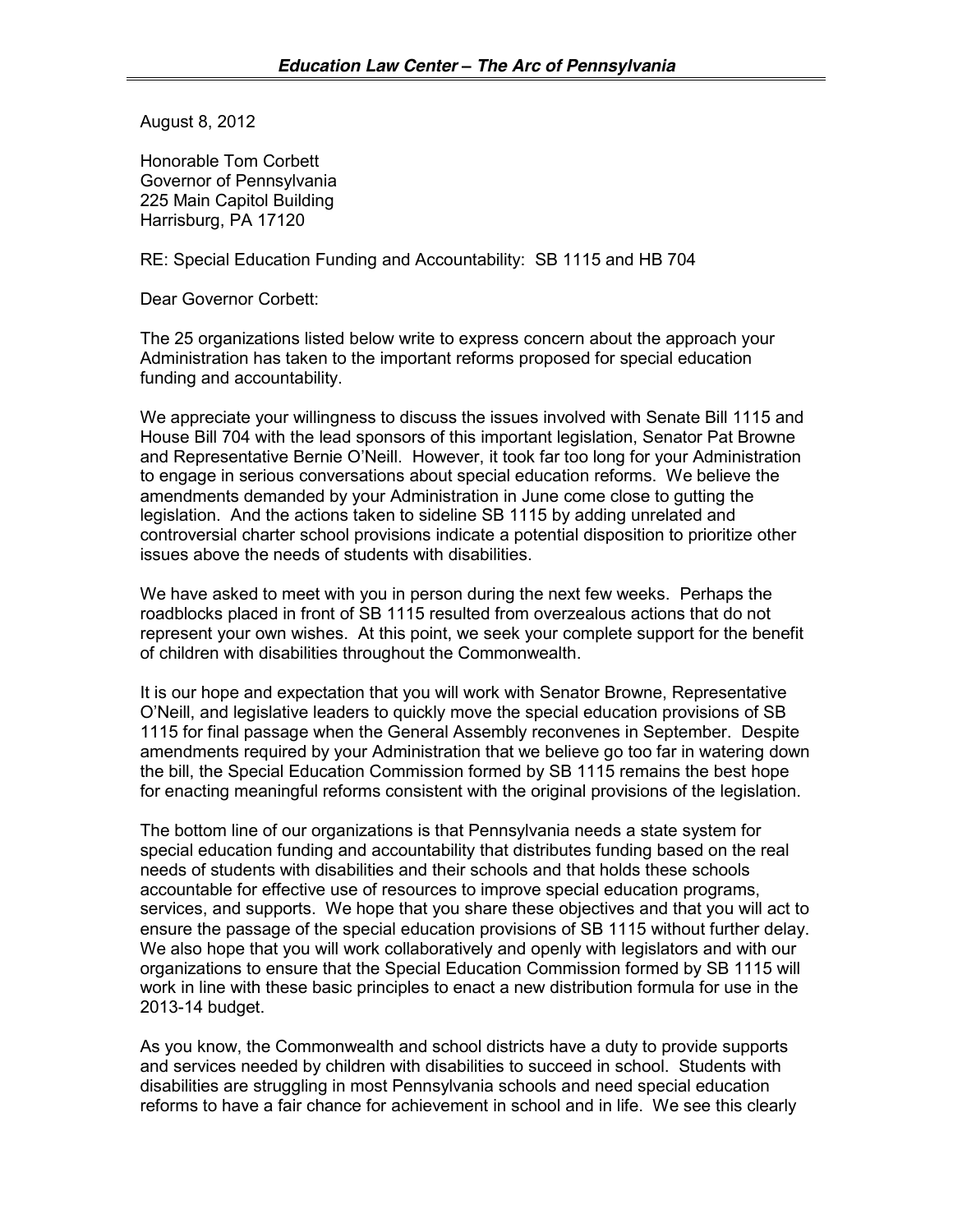in many school districts, where children with disabilities often do not receive necessary supports and services. Special education services are not luxuries, but are mandated federal and state requirements for learning in the general education curriculum.

Put simply, Pennsylvania's special education funding and accountability systems are broken and irrational. The broken systems contribute to the poor academic outcomes and the high unemployment rate after leaving school for the 270,000 students receiving special education services in Pennsylvania public schools. The broken systems also affect financially strapped school districts and contribute to property tax increases.

Senate Bill 1115 provides an effective solution to these problems. The Commission formed by the legislation will fix the state systems for special education funding and accountability. Following the guidelines in the bill, the Commission will provide for the establishment of an efficient formula for distributing special education dollars for the first time in years, with funding remaining at current levels until the economy recovers. The bill also strengthens and streamlines the accountability system so that schools will more effectively invest state resources and improve outcomes for students, without adding burdensome paperwork mandates.

Children with disabilities, all children, and all communities throughout Pennsylvania will benefit from your leadership in fixing this broken and irrational system for special education funding and accountability. Please take no additional actions to delay adoption of SB 1115, further water down its provisions, or hijack the bill with unrelated and controversial provisions. Let this legislation and the resulting work of the Special Education Commission focus on the needs of children with disabilities, without the imposition of competing political agendas.

Thank you for your consideration. Please let us know how our organizations can support your efforts to pass Senate Bill 1115. We hope to meet with you soon.

Sincerely,

BARUCH KINTISCH Director of Policy Advocacy and Senior Staff Attorney Education Law Center 1315 Walnut Street, #400 Philadelphia, PA 19107 215-238-6970 x 320 bkintisch@elc-pa.org

cc: Secretary Tomalis Secretary Zogby

PAM KLIPA Special Education & Training Coordinator The Arc of Pennsylvania 101 South Second Street, Suite 8 Harrisburg, Pa 17101 717- 234-2621 pklipa@thearcpa.org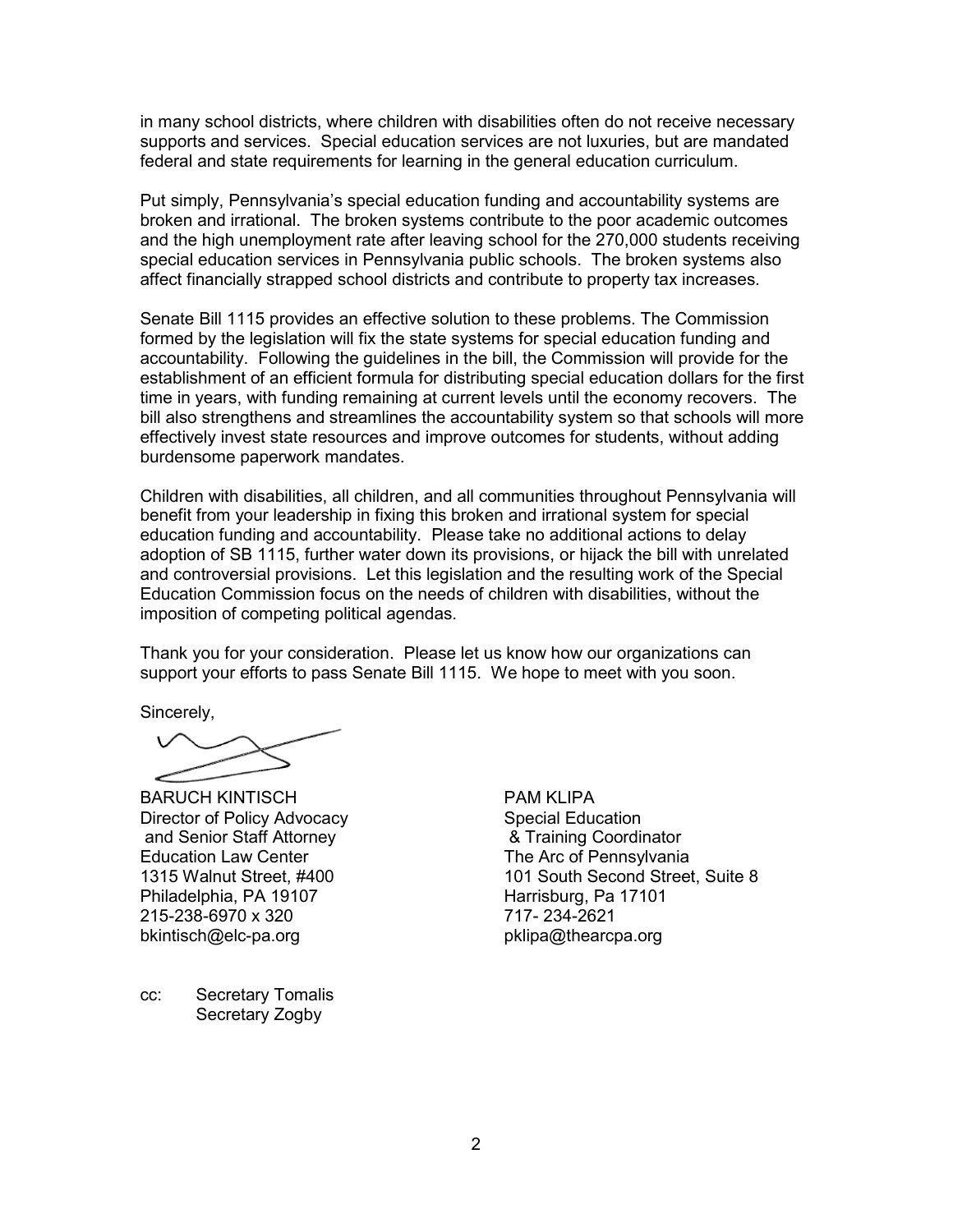## **Supporting Organizations for Special Education Funding and Accountability Reforms**

Baruch Kintisch Education Law Center Philadelphia and Pittsburgh

Pam Klipa The Arc of Pennsylvania **Harrisburg** 

Nancy Murray ACHIEVA **Pittsburgh** 

Madelyn Roman-Scott Mental Health Association in Pennsylvania **Harrisburg** 

Carol Utay The Total Learning Center Wexford

Ana Pacheco Vision for Equality Philadelphia

Sue Dixon The Parent Learning Support Network Pittsburgh

Colleen Tomko Kids Together, Inc. **Quakertown** 

Diane Perry Pennsylvania's Education for All Coalition, Inc. Norwood

Cecelia Thompson Philadelphia Right to Education Local Task Force #26 Philadelphia

Renee Sluzalis Center for Independent Living of North Central PA Williamsport

Helen Gym Parents United for Public Education Philadelphia